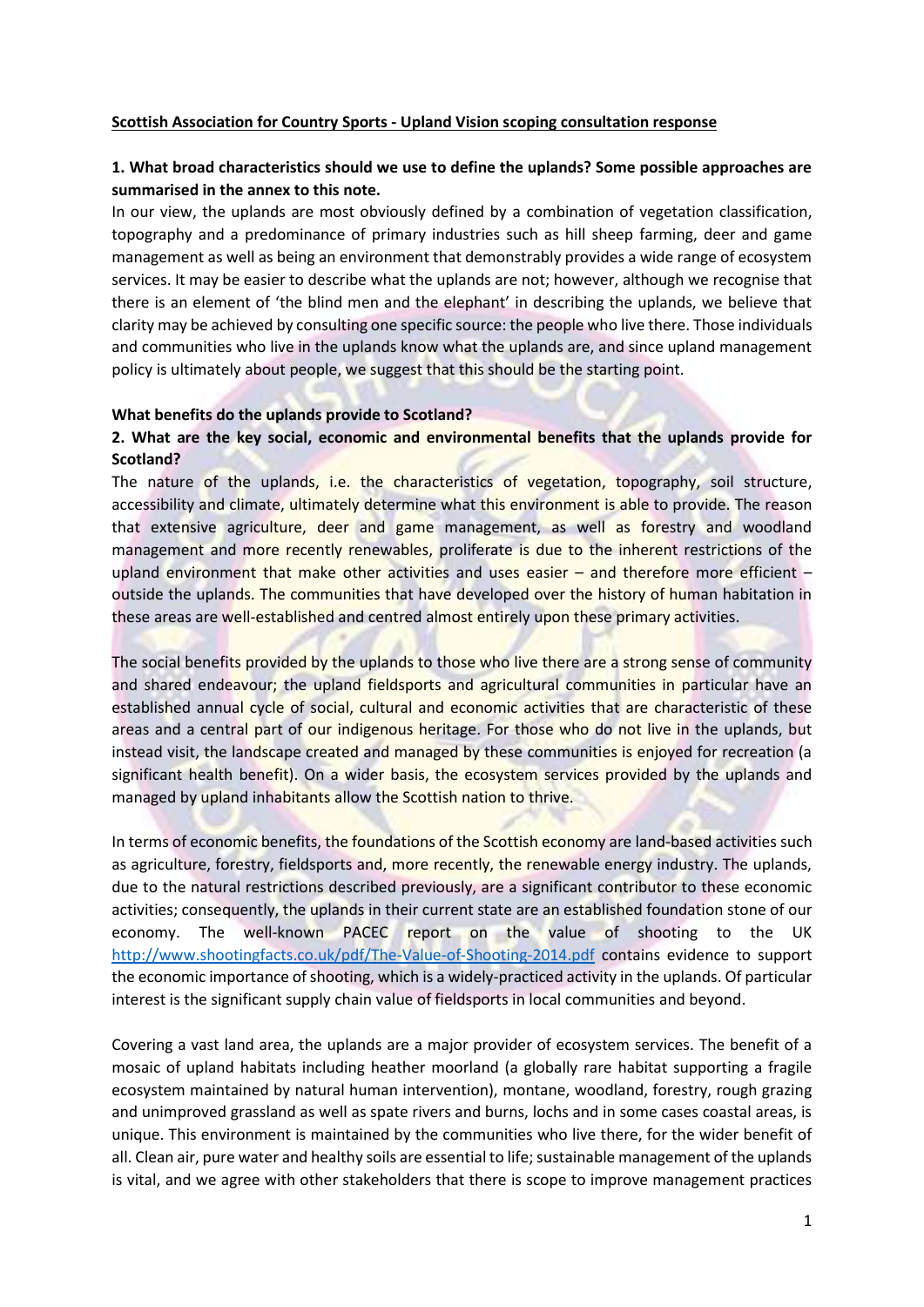so that the mosaic of habitats is maintained at optimum quality, thereby benefiting the many species of flora and fauna that depend upon them. We reiterate that humans are one of those species.

## **3. How can upland land use help to prevent or reduce the impacts of climate change?**

Upland land use already helps to prevent or reduce climate change by locking-up carbon in peat and timber. We accept that certain areas of the uplands may be able to support more afforestation, but this should not be at the expense of heather moorland, a globally rare habitat of which 75% is found in the UK; in addition, well-managed muirburn carried out to manage heather for the benefit of those species that use it to forage, shelter and reproduce, does not compromise the underlying peat structure. Land managers within the fieldsports sector have worked, and continue to work, to revegetate bare peat by stopping-up drains that were originally installed under now-defunct agricultural policies. This work should be supported and encouraged.

We recognise that the uplands, with their relatively high wind speeds and fast-flowing burns, are looked to for the provision of renewable energy as part of the Government's climate change strategy; however, the passage of migratory fish must not be hindered by hydro schemes, and we do not wish to see a repeat of the environmentally catastrophic large-scale hydro-dams that were constructed in the twentieth century. Any upland land use to prevent or reduce the impacts of climate change must take place in the context of lessons learnt from the past, in full and genuine consultation with established communities, and following a full impact assessment including identification of unintended consequences.

## **What should an upland vision include?**

# **4. A strategic vision could inform decisions about the balance between different land uses in different parts of the uplands. What are the key choices that an upland vision should address, and why?**

We would be supportive of a vision that informs decisions, but we would not be supportive of a vision that dictates decisions. As we have previously stated, there is a diversity within the uplands that prevents a 'one-size-fits-all' approach from being appropriate; also, ultimately it must be for the upland communities themselves to decide how their environment should be managed, since management decisions impact them every day, directly. We do not believe that the imposition of an artificially created 'balance between different land uses' would be sustainable.

In our view, a strategic vision should encourage best practice within existing upland land management activities, as well as facilitating alternative practices or uses as an ancillary option where this is appropriate. The vision must not be divisive, negative or biased against traditional activities; at the Land Use Strategy event at Battleby on 29 June 2016, one of the participants in the upland vision session spoke of 'making people accept change.' This is an abhorrent attitude that flies in the face of the principles of genuine community engagement and consultation. If existing upland communities see the benefit of change, then they will embrace it; if it is forced upon them against their will, change will fail. It should be the place of the vision to make the case for sustainable upland land management in the context of climate change mitigation, healthy ecosystems, strong local economies and robust local communities. To attempt to wrench people, including the fieldsports community, from their traditional way of life would be a cultural crime. We understand the principles of land reform, and support the idea of local people being able to fully utilise their local natural resources in a sustainable way.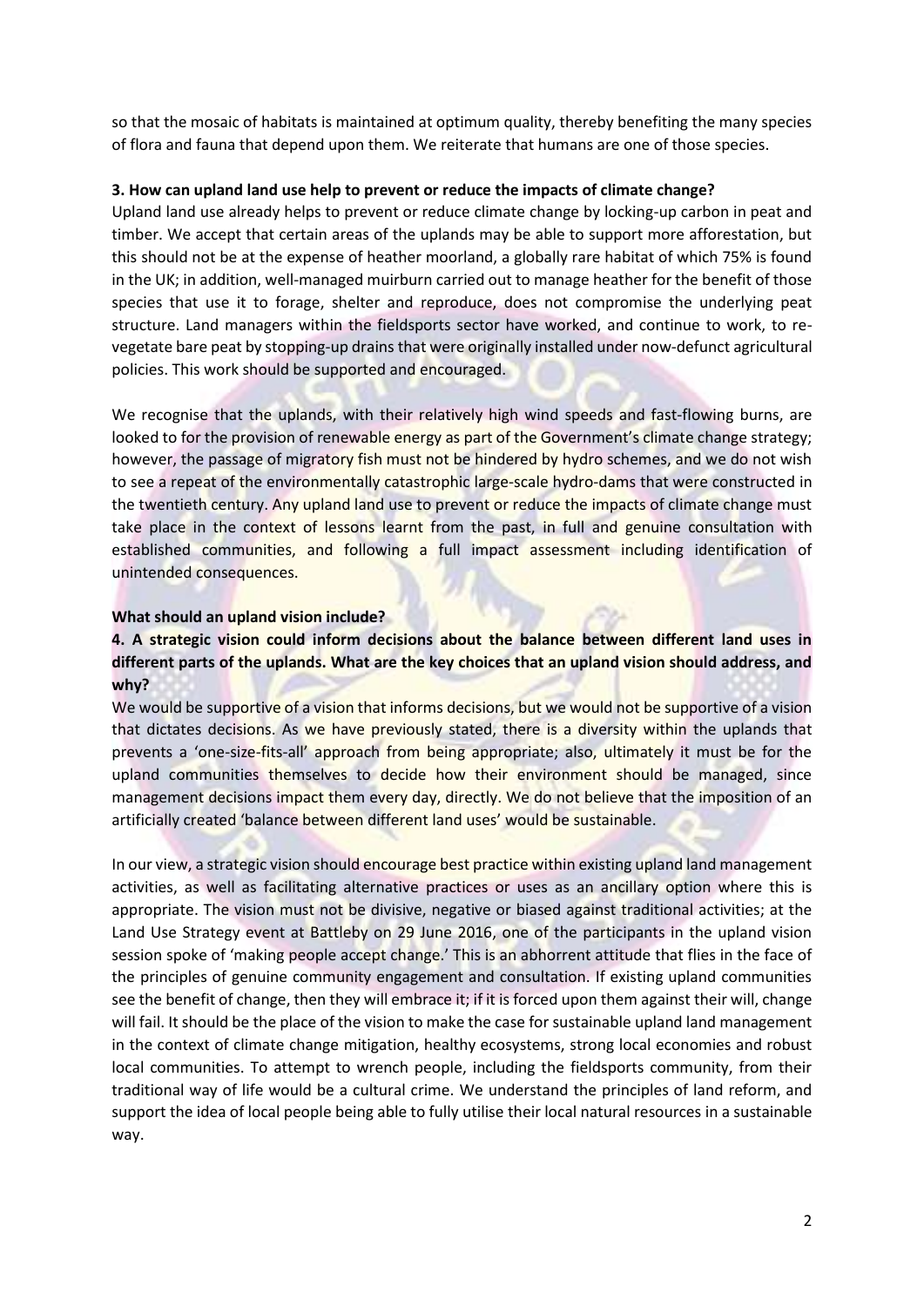In terms of 'key choices', we are concerned by the phrasing of this question. We do not believe that it is appropriate to impose choices in this context, because this is divisive. If this question refers to a strategic choice, one of sustainable or unsustainable uplands, then the answer is clear. If the question is more specific, for example one of afforestation vs. moorland management, then this is clearly inappropriate. We believe that the key choice, if any, is this: in order to achieve and maintain optimised upland ecosystems as a foundation of sustainable upland communities, which are tied to a sustainable upland economy, which in turn is based upon a sustainable upland environment (and so the circle closes by returning to ecosystems again), the Scottish Government, its agencies and all stakeholders must work together – having empathy with, and understanding of, the lives and activities of established land managers, inhabitants and users of the uplands – towards achieving positive, altruistic objectives. As a regular attendee of meetings and seminars such as the LUS Battleby event, SACS has seen little evidence that this will ever be possible while anti-fieldsports interests and other radical, ideology-based agendas are allowed to dictate the direction of travel. Pragmatism and a genuine willingness to cooperate are now needed.

**5. Are there any other topics or issues that should be included in an upland vision, and if so why?**  If the upland vision effectively and positively manages the issues that we have discussed in the previous questions, then this should ensure that it is both appropriate and useful.

#### **6. Are there any topics or issues that should be excluded from an upland vision, and if so why?**

As we have already stated, the vision should seek to encourage and facilitate, rather than to dictate and divide. Any language or proposals that would have a negative effect on established upland communities should be excluded.

### **How should the vision be developed?**

# **7. Which stakeholders do you think it would be particularly important to involve, and how? Would particular approaches be needed, for example, to reach particular groups?**

It is our understanding that the majority of upland stakeholders are represented by membership bodies, and we further understand that the Scottish Government is aware of most of these bodies. It is essential to involve representative bodies from the established upland communities, for example, agriculture, fieldsports, forestry, as well as the renewables sector, the third sector, recreational users, retailers and the hospitality sector, local business forums, and local authorities. It is likely that there are other communities who do not benefit from cohesive representation by one group or body, so it is vital that, if the vision does progress, every effort is made to publicise and make accessible the development of the vision to all those individuals and groups who have a direct – not abstract – interest in the uplands. We emphasise again that the views of established upland communities must be given precedence, as imposed change from outside influences cannot be said to be sustainable, or indeed ethical.

## **8. What are your views on the process that might be needed to bring together the key interests and develop a shared vision?**

We have introduced our views on this matter in the answers to previous questions, but the current approach taken in meetings and seminars is not working. The SACS representative in attendance at the aforementioned LUS event was effectively a lone voice representing the established upland fieldsports communities – a significant proportion of upland inhabitants – and yet was literally shouted down due to the dominance of anti-shooting interests present in the room. When overt mistruths such as those spoken at that event are broadcast unchallenged and allowed to influence policy, that